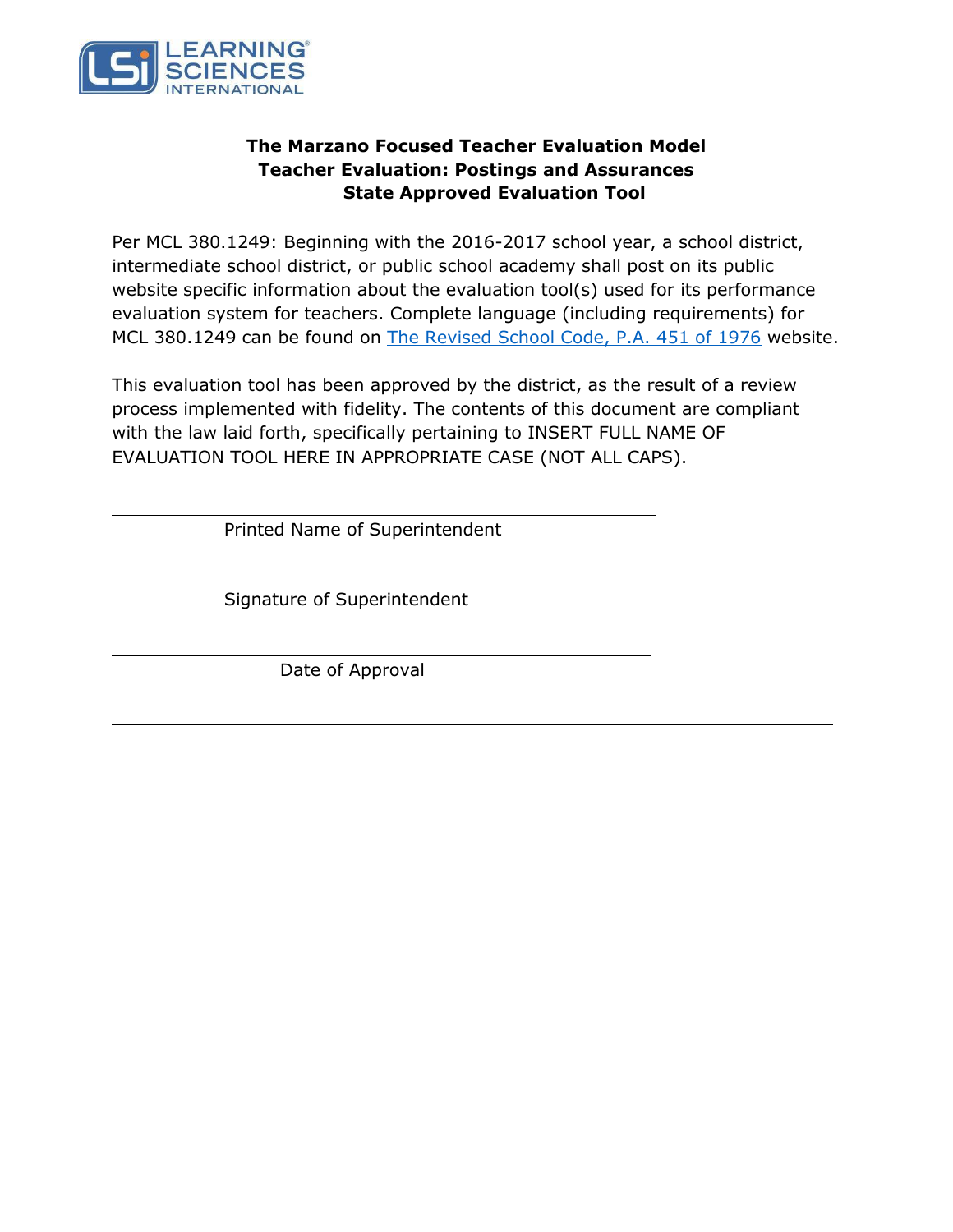

# **Research Base for the Evaluation Framework, Instrument, and Process**  [Section 1249(3)(a)]

#### **The Research Base for the Marzano Focused Teacher Evaluation Model**

The Focused Teacher Evaluation Model draws from the foundational concepts and research articulated in Robert Marzano's *The Art and Science of Teaching* (2007), and from earlier works including *What Works in Schools* (Marzano, 2003), *Classroom Instruction that Works* (Marzano, *Pickering, & Pollock*, 2001), *Classroom Management that Works* (Marzano, Pickering, & Marzano, 2003), and *Classroom Assessment and Grading that Work* (Marzano, 2006), as well as from the findings outlined in John Hattie's seminal work, *Visible Learning* (2008), which synthesized 800 meta-analyses related to student achievement. Taken together, these books represent the largest ever evidence-based research into what works in schools to improve learning. The model's design was also influenced by the work of cognitive psychologist Anders Eriksson, whose research dispelled many of the myths surrounding the acquisition of expertise. A major premise of Eriksson's research is that individuals can improve when they have clear goals and expert feedback. More recently, Hattie has suggested that the difference between novice and expert teachers is that they focus their attention on improving their practice in specific areas. The evaluation model was designed to focus teachers' attention on specific instructional elements correlated to student achievement, and to support a common language of instruction throughout schools and districts. The original Marzano Evaluation Model is an aggregation of the extensive research on those elements and practices that have been shown to correlate with student academic achievement. In addition to a dozen research papers and several updates to the teacher evaluation model since 2010, Marzano and Toth published *Teacher Evaluation that Makes a Difference* in 2013.

The Focused Teacher Evaluation Model is a revised version of the research-validated Marzano Teacher Evaluation Model created by a partnership between Robert J. Marzano and Learning Sciences International in 2010. The Focused Model addresses emerging needs identified by our researchers at Learning Sciences Marzano Center for evaluation models that directly support standards-based instruction. Our goal in developing the Focused Model was to simplify the evaluation process for teachers and school leaders by emphasizing 23 essential behaviors to measure teacher effectiveness within four areas of expertise. The model establishes a rigorous, standards-based system in every classroom; it supports a relentless focus on student results with leading indicators; it provides an instructional model to scaffold instruction for complex tasks; and it empowers teachers with the tools and resources necessary to grow their practice. Because the Marzano Focused Teacher Evaluation Model is concentrated and streamlined, it improves accuracy of scoring; supports administrators in giving teachers more concrete, actionable feedback; and is more directly aligned to rigorous state standards. Among other emphases, our scoring options also strongly recommend competency-based scoring to support teacher growth and improve fairness.

Additionally, the Focused Model provides clear benefits for teachers and observers. The Focused Model includes recommended procedures for implementation and scoring:

- Focuses on 10 research-based elements for rigorous, standards-based instruction
- Focuses on 3 critical standards-based planning elements
- Integrates 60 prior elements into 23 for improved inter-rater agreement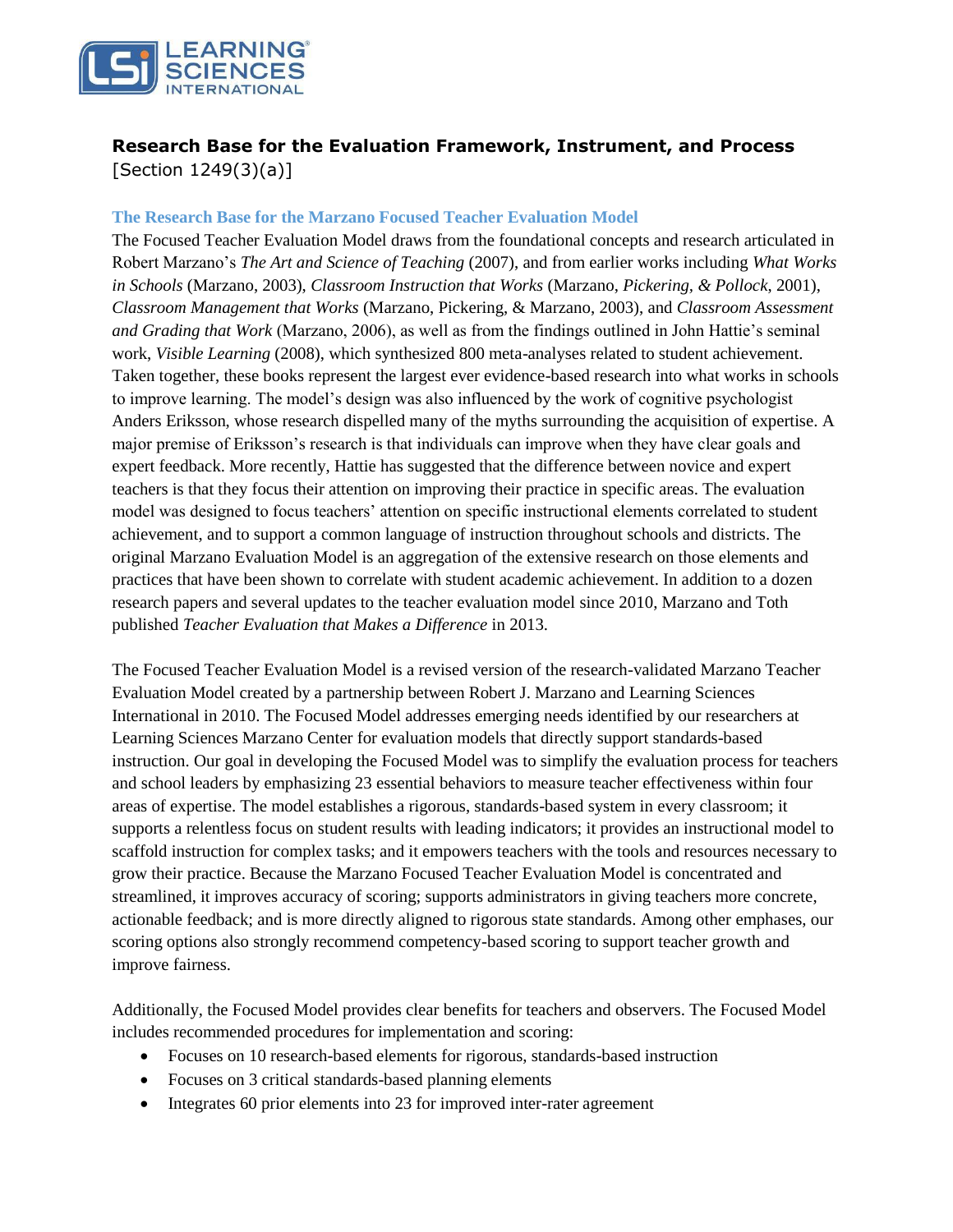

- Makes desired effects of student learning more specific, focusing on evidence of student learning
- Aligns scales closely with each domain
- Includes performance scales to recommend 91-100% student proficiency at the level of "Innovating"
- Recommends scoring of all 23 elements for competency-based scoring
- Is aligned with the Marzano Focused Non-Classroom Instructional Support Member Evaluation Model

# **Identification and Qualifications of the Author(s)** [Section 1249(3)(b)]

Robert J. Marzano, PhD, is a nationally recognized education researcher, speaker, trainer, and author of more than 50 books and 200 articles on topics such as instruction, assessment, writing and implementing standards, cognition, effective leadership, and school intervention.

His practical translations of the most current research and theory into classroom strategies are widely practiced internationally by both teachers and administrators. Marzano has partnered with Learning Sciences International to offer the Marzano Teacher Evaluation Model (2014), Marzano Focused Teacher Evaluation Model (2018), the Marzano Focused Non-Classroom Instructional Support Member Evaluation Model, the Marzano School Leader Evaluation Model (2014), Marzano Focused School Leader Evaluation Model (2018), and the Marzano District Leader Evaluation Model (2013 and 2018 updated model). The Marzano evaluation models have been adopted by school districts across the country because they don't simply measure ability, they help teachers and leaders grow, improving their instruction over time. Marzano also co-developed the Learning Sciences Marzano Center Essentials for Achieving Rigor, a model of instruction that fosters essential teaching skills and strategies to support college and career readiness standards. He received a bachelor's degree from Iona College in New York, a master's degree from Seattle University, and a doctorate from the University of Washington. Learn more about Marzano's research, as well as his products and services at the [Learning Sciences Marzano](http://www.marzanocenter.com/) [Center.](http://www.marzanocenter.com/)

Michael D. Toth is founder and Chief Executive Officer and Chief Learning Officer of Learning Sciences International. Formerly the president of the National Center for the Profession of Teaching, a university faculty member, and director of research and development grants, Toth transformed his university research and development team into a company that is focused on leadership, teacher professional growth and instructional effectiveness correlated to student achievement gains.

Toth is actively involved in research and development, gives public presentations, and advises education leaders on issues of leadership and teacher effectiveness, school improvement, and professional development systems. He is the award-winning author of *[Who Moved My Standards? Joyful Teaching in](https://www.learningsciences.com/who-moved-my-standards-joyful-teaching-in-an-age-of-change) [an Age of Change](https://www.learningsciences.com/who-moved-my-standards-joyful-teaching-in-an-age-of-change)* and co-author of *[Teacher Evaluation That Makes a Difference: A New Model for](https://www.learningsciences.com/authors/michael-toth/teacher-evaluation-that-makes-a-difference) [Teacher Growth and Student Achievement](https://www.learningsciences.com/authors/michael-toth/teacher-evaluation-that-makes-a-difference)* with Robert J. Marzano, and the *[Essentials for Standards-](https://www.learningsciences.com/authors/michael-toth/the-essentials-for-standards-driven-classrooms)[Driven Classrooms: A Practical Instructional Model for Every Student to Achieve Rigor](https://www.learningsciences.com/authors/michael-toth/the-essentials-for-standards-driven-classrooms)* with Robert J. Marzano and Carla Moore.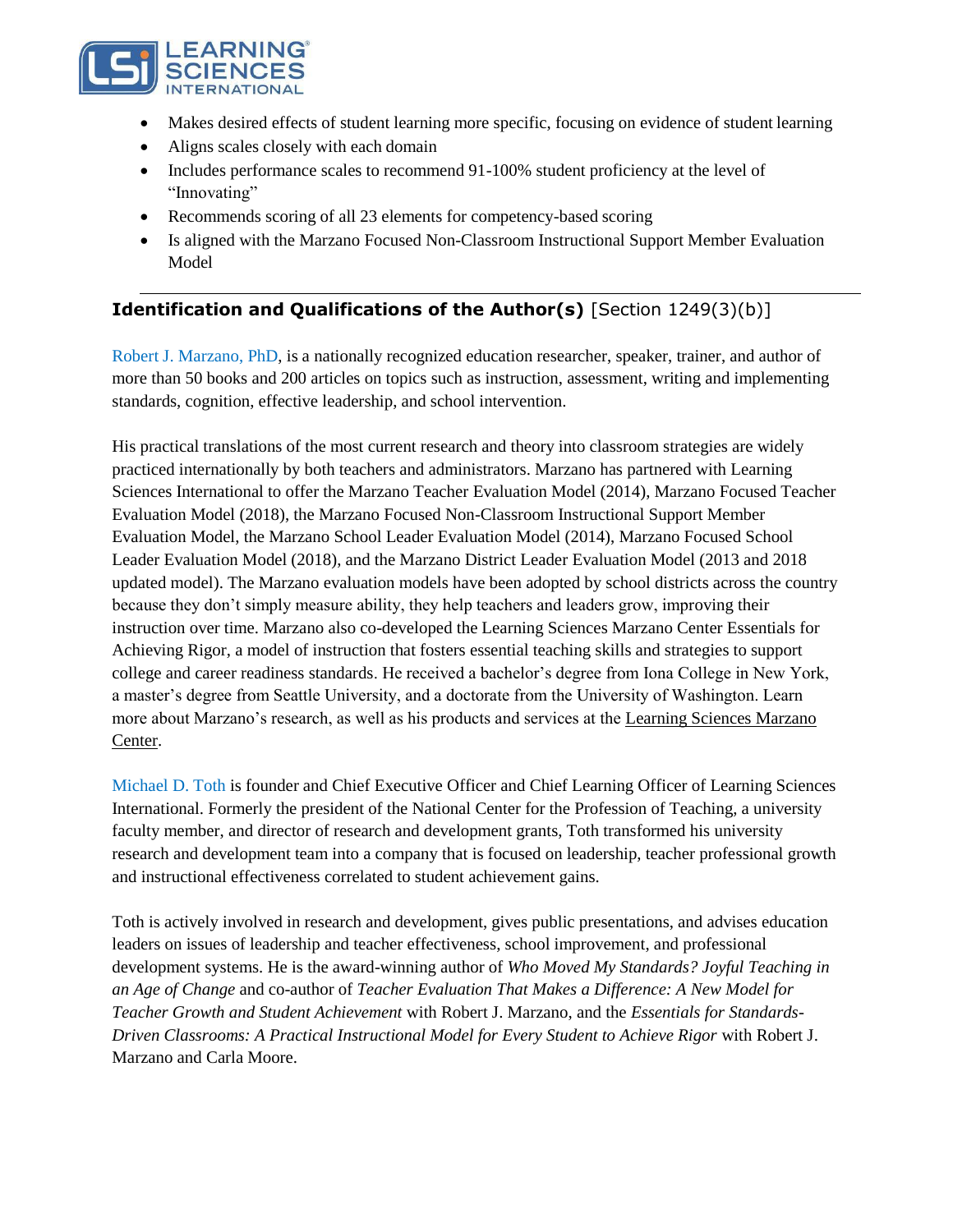

Beverly Carbaugh, EdD, specializes in school- and district-level leadership. She is co-author of white papers and books on school leadership, and the Focused Teacher, Non-Classroom, School and District Leader Evaluation models with Robert J. Marzano. Before joining Learning Sciences International, she was deputy superintendent of the School District of Osceola County in Florida. Carbaugh began her career in 1979 as a teacher and served as principal of Mintz Elementary and Tomlin Middle School and as charter principal of Colleen Lunsford Bevis Elementary School, a National Blue Ribbon School.

Carbaugh's expertise includes executive leadership in school administration, human resources, and business and finance. She also has extensive experience in professional development and presenting at state and national forums. She earned a doctorate degree in education leadership from the Universityof South Florida and her bachelor's degree in elementary education from the University of Arizona.

# **Evidence of Reliability, Validity, and Efficacy** [Section 1249(3)(c)]

## **Research on the Comprehensive Marzano Teacher Evaluation Model**

We discussed in some depth our recommendations for future iterations of teacher evaluation models to meet the requisite levels of high accuracy and fairness. Those challenges and others have been addressed in the updated Focused Model. Further research on the Comprehensive Marzano Teacher Evaluation Model Between 2012-2016, Learning Sciences Marzano Center conducted research projects utilizing the largest dataset available to analyze correlations between student growth on state assessments and raw observation scores in the Marzano Teacher Evaluation Model. The Center's dataset included:

- 1.48 to 1.85 million scores for instructional elements collected during evaluative classroom observations over three years
- 248,000 to 277,000 evaluative observations across three years
- 58,000 to 63,000 total teachers across three years (12,000 to 13,000 teachers each year)

Our researchers matched student growth on state assessments with observation scores (the final dataset includes tested teachers only). Our findings were as follows:

- There was a small, positive, statistically significant correlation between observation scores and value-added measures (VAM).
- All elements in the model have a small positive significant correlation to student learning gains
- The observation score was the second largest predictor of the VAM accounting for teacher and school level characteristics.
- Correlations coefficients appeared to increase for principal observers who received training and side-by-side coaching
- When examining teacher attributes including advanced degrees, the teacher observation score was the largest predictor in the study of student growth on state assessments.

It is important to emphasize that the original Marzano Teacher Evaluation Model has been supported by research. However, teacher evaluation is not, and should not be a static enterprise— any evaluation system needs to respond to current research, national policy initiatives, and data collected from implementations in the field. It has always been our goal to continue to evolve the Marzano Evaluation Models as our Center has continued our research and received implementation evidence from schools and districts. Our design of these updates has also considered inputs from our partner districts. Further,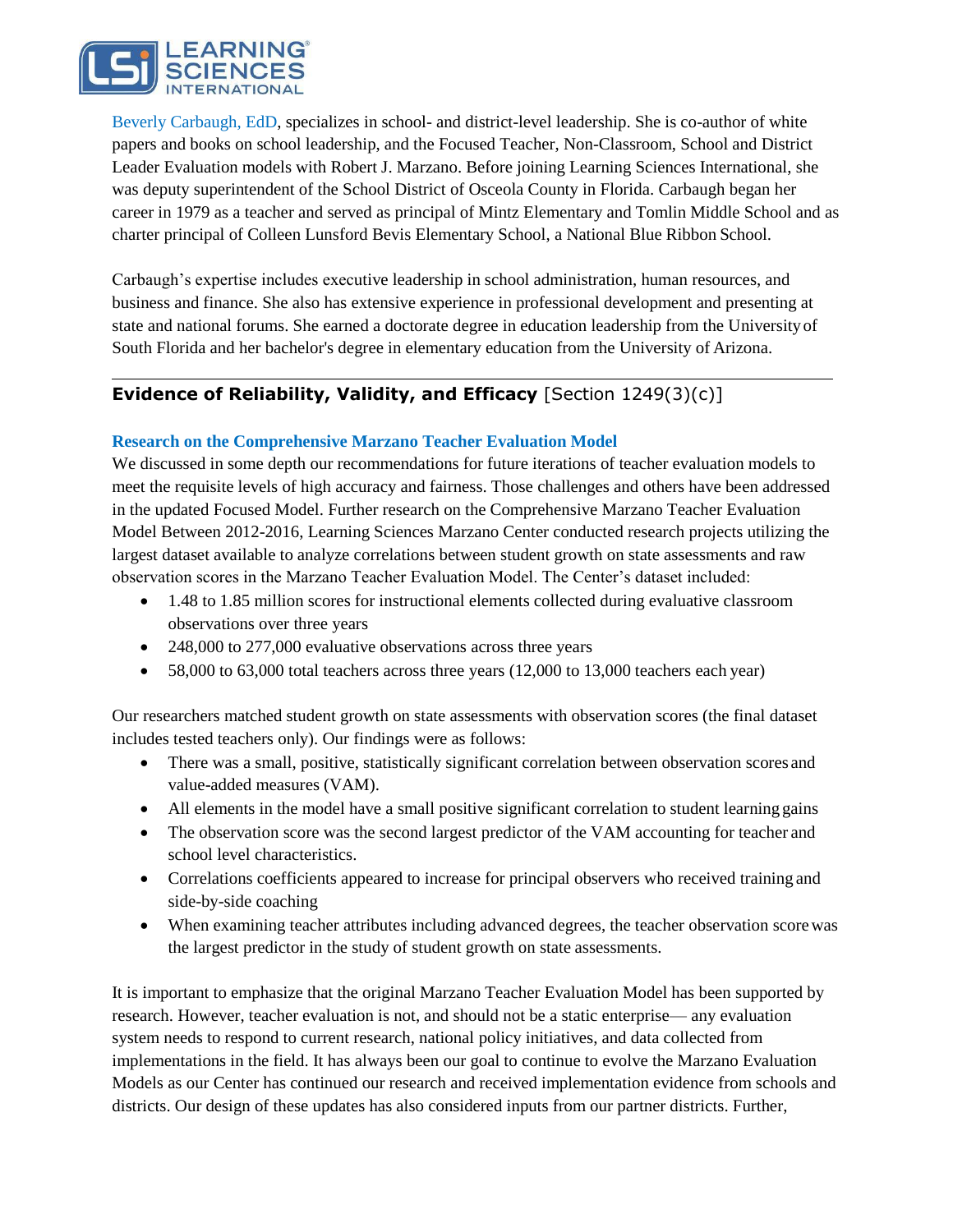

national initiatives such as Common Core State 3 (Basilio, L. and Toth, M. 2016 (submitted) "Predicting Teacher Value-Added Measures Using Observation Scores: A State Level Analysis of Marzano Teacher Evaluation Model") Standards, State College and Career Readiness Standards, and the Professional Standards for Educational Leaders, have continued to influence our revisions as the need for rigorous, standards based evaluation models utilizing student evidence of learning has become more urgent. During more than half a decade of ongoing development, we have worked to support increasingly reliable teacher and leader evaluation scores; to encourage teachers and leaders to improve their pedagogy and leadership skills; and to increase transparency, ease of use, and validity for teachers, school leaders, and district personnel. The Marzano Focused Teacher Evaluation Model addressed in this paper is a distillation of all that we have learned. The Focused Model provides greater clarity of expectations for both teachers and observers, improves the focus on key pedagogical principles, and significantly improves ease of adoption and use. With the need for a shift in teacher practice to address rigorous standards, there is also a call for a shift in observer practice to refocus the lens of teacher evaluation. Evaluation systems must move from compliance with human resource processes to a greater emphasis on leveraging the observational and feedback process to support necessary teaching shifts with new standards. Observers must now focus on classroom implementation of new academic standards, and on helping teachers identify and plan for the level of instruction necessary for students to demonstrate evidence of progress toward those standards. The evaluation model supports a standards-based classroom.

# **Evaluation Framework and Rubric** [Section 1249(3)(d)]

#### **The Marzano Focused Teacher Evaluation Model Instrument**

The Marzano Focused Teacher Evaluation Model is observer and teacher-friendly; it utilizes a systematic, step-by-step approach for observation to improve inter-rater agreement. The model is comprised of four domains, or areas of expertise, designed to progressively guide and grow teachers:

Standards-Based Planning, contains 3 of the 23 elements.

Standards-Based Instruction, contains 10 of the 23 elements.

Conditions for Learning, contains 7 of the 23 elements.

Professional Responsibilities, contains 3 of the 23 elements.

The design of the Focused Model integrates the four domains into a framework for standards-based classrooms to establish:

- A rigorous standards-based system in every classroom
- A relentless focus on student results with leading indicators
- An Instructional Framework with a pathway to scaffold instruction from foundational to complex tasks
- Teachers empowered with access to the tools and resources within a continuum for growing their practice

Critical to the model is not only teacher use of instructional strategies, but also monitoring of learning through student evidences. These evidences become the measure for determining the effect ofteachers' use of instructional strategies.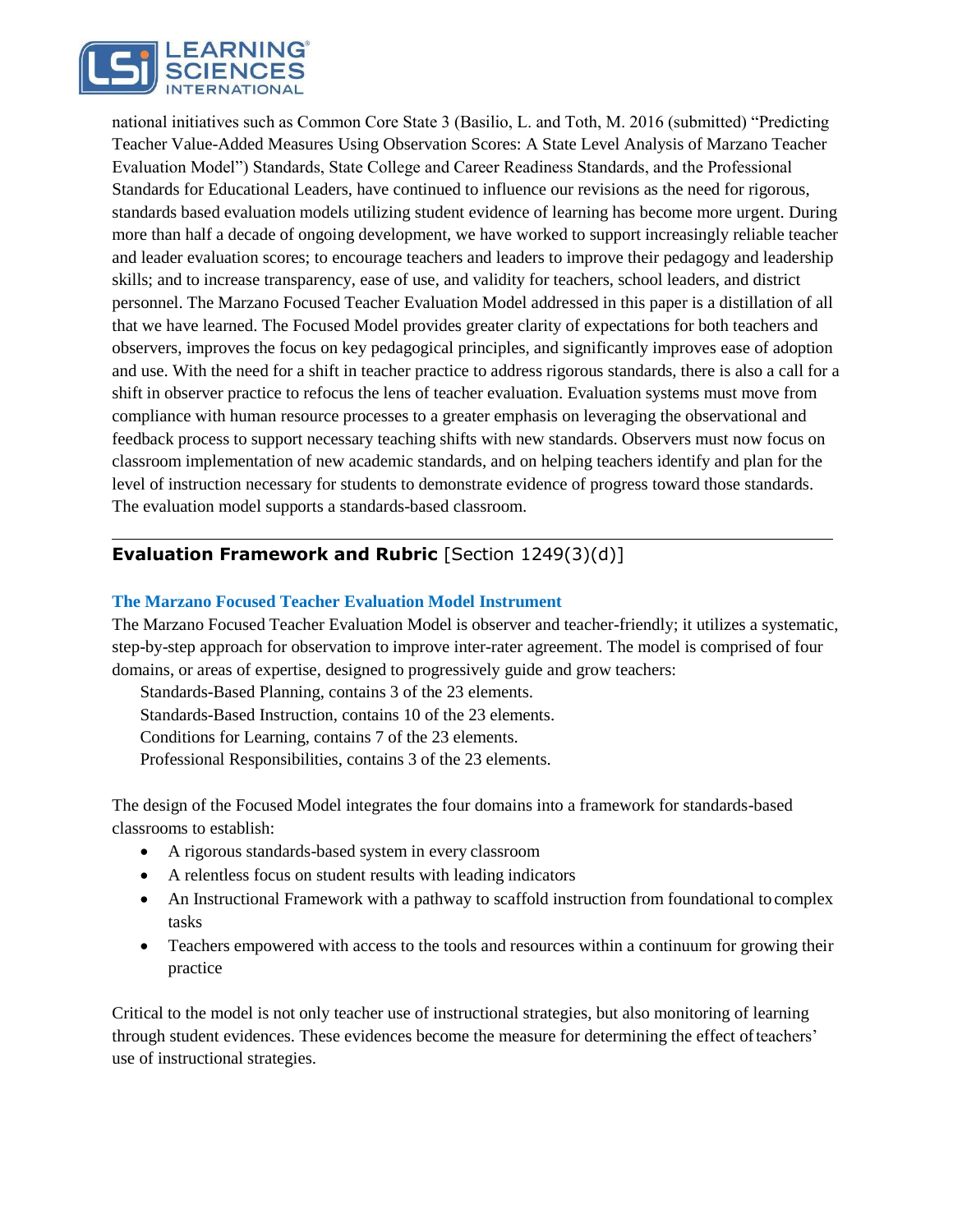



*Figure 1: The updated Focused Teacher Evaluation Model is comprised of 23 elements in four domains, or areas of expertise.*

#### **A Model Designed to Increase Competency**

Competency-based evaluation scoring for the Marzano Focused Teacher Evaluation Model requires scoring of all 23 elements in the model using a common five-point scale. Further, the Focused Evaluation Model allows for flexible adaptations to meet current state regulations and/or local decision-making. The model has been developed not just to measure instructional effectiveness, but to drive improvement toward successful, standards-based instruction.

Focused on elements that support a teacher in developing expertise, the Focused Model concentrates measurable teacher actions and capabilities into 23 essential behaviors to measure teacher effectiveness within four areas of expertise. This focused number of elements helps teachers more easily make the shift to standards-based pedagogy; it also decreases potential scoring errors by observers. Additionally, because the 17 instructional behaviors are research-based, the Marzano Focused Teacher Evaluation Model is compatible with most district initiatives. As with the original Marzano Teacher Evaluation Model, the Focused Model is an objective, evidence-based model that evaluates teacher performance against specific criteria, alignment to standards, and student evidences. The Focused Model explicitly foregrounds the instructional shifts necessary for teaching rigorous state standards. The model further emphasizes student evidence of learning as the key indicator of teacher effectiveness, with sample evidences of desired effects included in the protocols. Rigorous state standards ask students to effectively process new information, be more thoughtful and analytic about their conclusions, and apply their knowledge to real-world scenarios. Our research at Learning Sciences Marzano Center has indicated that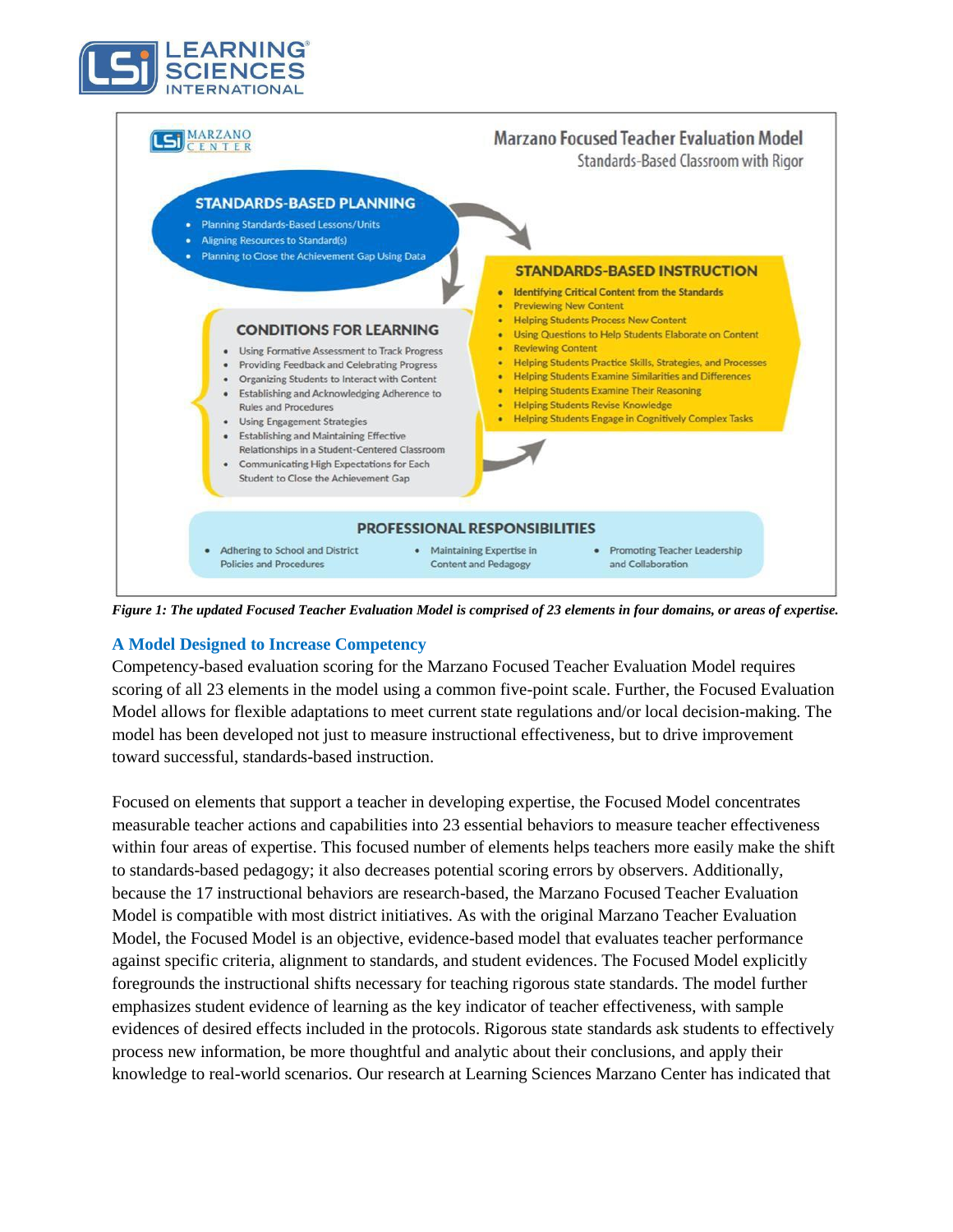

teachers must make specific instructional shifts to support these goals<sup>1</sup>. But teaching in rigorous classrooms does not mean "teaching harder" using traditional instructional techniques.

Data collected from 277,000 classroom observations using the Marzano Teacher Evaluation Model has indicated that teachers are still not effectively helping students develop the necessary skills, at the higher taxonomy levels, to meet rigorous standards. Having identified that instructional time is rarely used for developing cognitively complex skills, we recommend that observers working with the Focused Teacher Evaluation Model aim to score all 23 elements, or competencies, during the course of each year.

Figure 2, below, illustrates that most teachers are spending the bulk of their classroom time in lecture, practice, and review (47% of observed lessons). Conversely, classrooms are observed far less often

engaged in the cognitively complex tasks required by new standards (4.2%).

#### **The Focused Model Protocols**

The Focused Model protocols list specific desired effects for each element to support evidence of student learning. These desired effects are included on the protocol for each element for quick reference. Additionally, observers and teachers may take advantage of a broad number of sample teacher and student evidences that align with standards-based teaching and learning. Figure 3, on the next page, is an example of the protocol for previewing new content.

#### **Scoring**

Like the comprehensive model, the Focused Model utilizes common five-point scales. The performance scales provide a developmental continuum for teachers on five levels of proficiency: Not Using (0), Beginning (1), Developing (2), Applying (3), and Innovating (4).

The Focused Model makes the following recommendations for scoring. 1) A score of Innovating is awarded when there is evidence that 91-100% of students have reached the desired effect. 2) Scoring of all 23 elements



Lowest frequency strategies, among the most critical for developing cognitively complex skills.



Figure 2: Data analyzed for the 2014 - 2015 school year indicates that we don't see evidence of instruction that requires thinking at the higher levels of the taxonomy as often as we should, in order for students to meet rigorous standards.

*Figure 2: Teachers spend bulk of classroom time in lecture, practice, and review* 

<sup>&</sup>lt;sup>1</sup> See Marzano, Carbaugh, Rutherford, Toth: "Marzano Center Teacher Observation Protocol For The 2014 Marzano Teacher Evaluation Model" and Marzano, Toth, "Teaching for Rigor: A Call for a Critical Instructional Shift." [www. m](http://www/)arzanocenter.com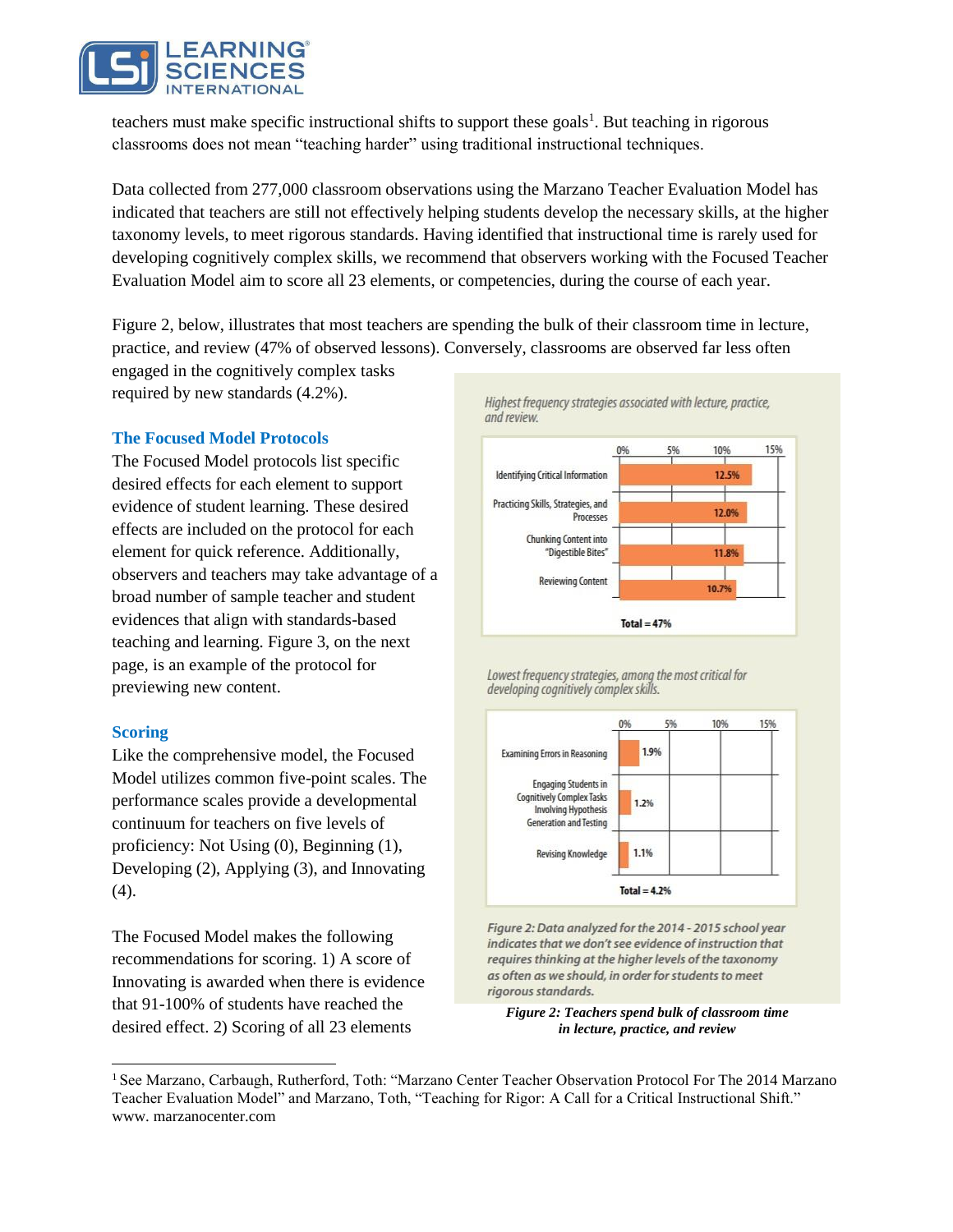

during the course of the year is recommended. 3) Competency-based scoring is recommended. Figure 3, below, illustrates the scale for previewing new content.

| Not Using (0)                                    | <b>Beginning (1)</b>                                             | <b>Developing (2)</b>                                                                                                                                                                                                                                                                                              | <b>Applying (3)</b>                                                                                                                                                                                                                                                                          | Innovating (4)                                                                                                                                                                                            |
|--------------------------------------------------|------------------------------------------------------------------|--------------------------------------------------------------------------------------------------------------------------------------------------------------------------------------------------------------------------------------------------------------------------------------------------------------------|----------------------------------------------------------------------------------------------------------------------------------------------------------------------------------------------------------------------------------------------------------------------------------------------|-----------------------------------------------------------------------------------------------------------------------------------------------------------------------------------------------------------|
| Strategy was<br>called for but not<br>exhibited. | <b>Uses strategy</b><br>incorrectly<br>or with parts<br>missing. | <b>Engages students</b><br>in previewing<br>activities that require<br>students to access<br>prior knowledge as<br>it relates to the new<br>content, but less<br>than the majority of<br>students are displaying<br>the desired effect in<br>student evidence at<br>the taxonomy level of<br>the critical content. | <b>Engages students</b><br>in previewing<br>activities that<br>require students<br>to access prior<br>knowledge as it<br>relates to the new<br>content.<br>The desired effect<br>is displayed in the<br>majority of student<br>evidence at the<br>taxonomy level of<br>the critical content. | <b>Based on student</b><br>evidence,<br>implements<br>adaptations to<br>achieve the desired<br>effect in more than<br>90% of the student<br>evidence at the<br>taxonomy level of<br>the critical content. |

*Figure 3: The Five-Point Scale for Previewing New Content*

# **Description of Process for Conducting Classroom Observations, Collecting Evidence, Conducting Evaluation Conferences, Developing Performance Ratings, and Developing Performance Improvement Plans** [Section 1249(3)(e)]

#### **The 5-Step Process for Classroom Observation**

The Focused Model is also supported by guidelines for a 5-step observation process. The 5-step observation process is detailed below. This process was developed to improve inter-rater agreement among observers.

#### **What is a standards-based observation?**

Observations within the Marzano Focused Teacher Evaluation Model are always standards-based. The observer conducts a pre-conference session with the teacher prior to the classroom observation, during which they discuss the teacher's standards-based plan for the lesson to be observed. In collaboration with the teacher, the observer ensures that the plan exhibits a focus on the essential standards, including a scale or learning targets that build to the level of rigor required by the standard; that the plan incorporates resources aligned to the standard; and that it incorporates techniques to close the achievement gap using data. Once this plan has been agreed upon, the observer visits the classroom to see the plan in action. The observer looks for specific elements and techniques discussed in the plan, observes how and when the teacher monitors for evidence of learning, and notes any adaptations made by the teacher. We recommend observation of the full lesson. If a full lesson is not possible, the teacher provides evidence of student learning (artifacts, data, etc.) subsequent to the observation during a post-observation conference.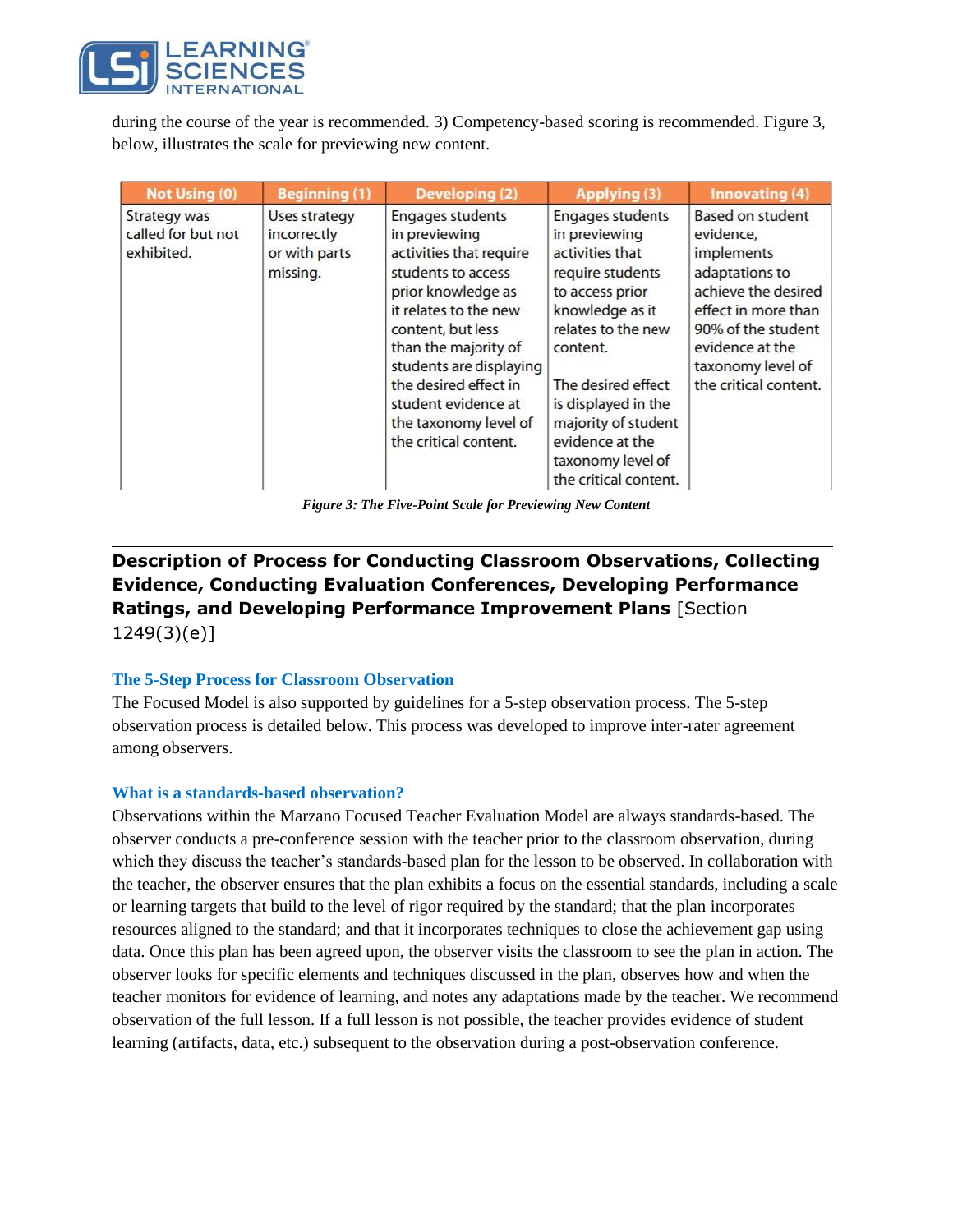

# **Types of Observations**

|                     | Announced                                                                                                                                                                                                  | <b>Unannounced</b>                                                                                                              |  |
|---------------------|------------------------------------------------------------------------------------------------------------------------------------------------------------------------------------------------------------|---------------------------------------------------------------------------------------------------------------------------------|--|
| Formal              | Class period<br>$\bullet$<br>Pre-Conference<br>$\bullet$<br>Post-Conference<br>$\bullet$<br>Results used for annual<br>$\bullet$<br>evaluation<br>Written feedback provided to<br>$\bullet$<br>the teacher |                                                                                                                                 |  |
| <b>Informal</b>     | At least 10 minutes long<br>$\bullet$<br>Results used for the annual<br>$\bullet$<br>evaluation<br>May include written feedback<br>$\bullet$                                                               | At least 10 minutes long<br>$\bullet$<br>Results used for the annual<br>evaluation<br>May include written feedback<br>$\bullet$ |  |
| <b>Targeted</b>     | Usually 5-10 minutes<br>$\bullet$<br>Planned so feedback for a single<br>$\bullet$<br>element can be given<br><b>Used for Deliberate Practice</b><br>$\bullet$                                             |                                                                                                                                 |  |
| <b>Walkthroughs</b> |                                                                                                                                                                                                            | Usually 3-10 minutes<br>Results may be used for the<br>annual evaluation                                                        |  |

*Figure 4: Types of Classroom Observations*

## **The 5-Step Process for Classroom Observation**

# **Step 1—What element(s) am I seeing when I observe a teacher? Does the teacher use the strategy correctly?**

- Before making any decisions, observe the teacher in action, then select an element to score and move to the Example Teacher Instructional Techniques box.
- Scroll through the menu and check any techniques that the teacher is implementing.
- If the teacher is using the technique correctly, the observer can move to the scale and indicate a Level 2/Developing.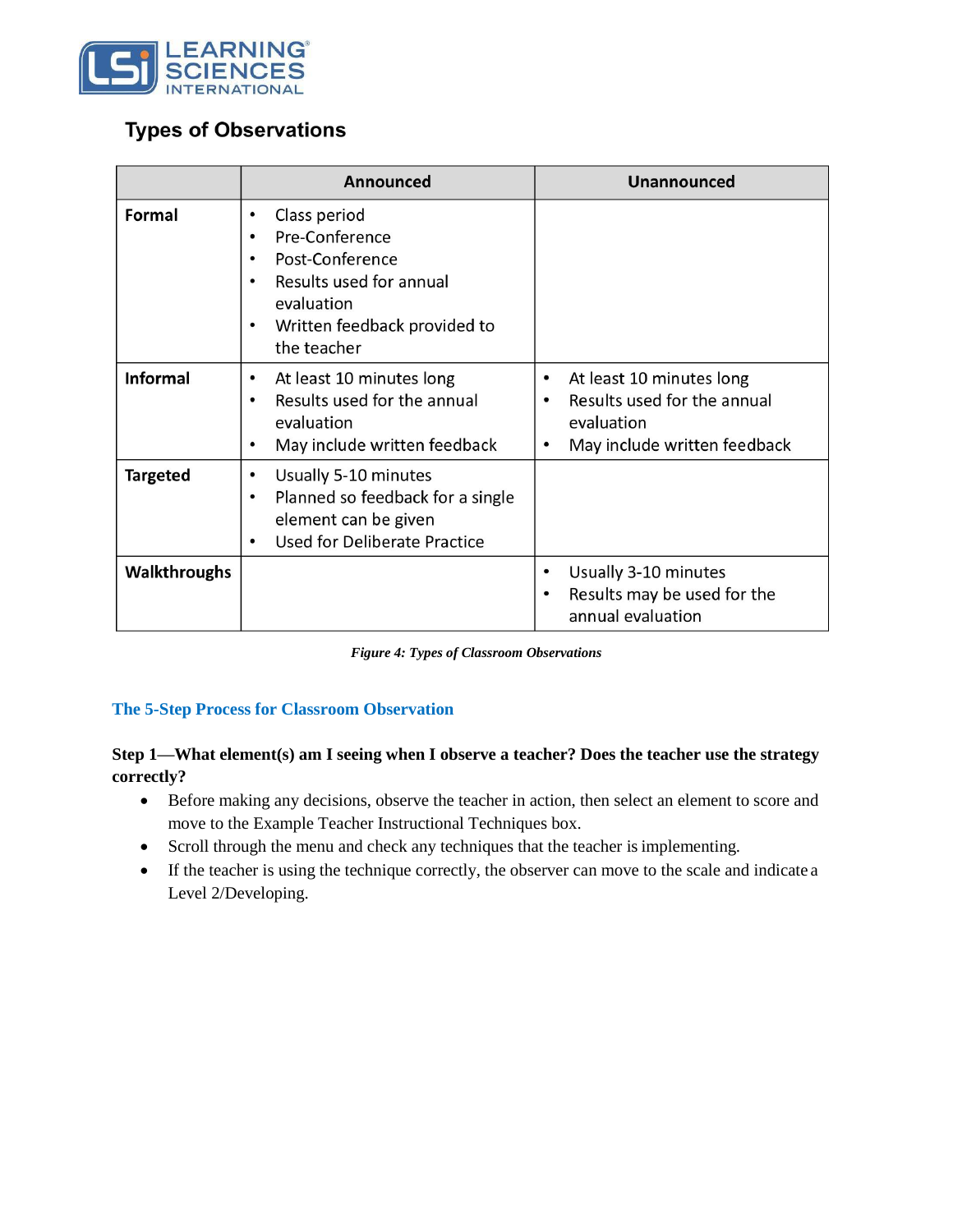

#### **Step 2—What technique(s) does the teacher use to monitor for the desired effect/outcome?**

- This step concerns teacher techniques for monitoring for student learning as a result of using an Instruction element or monitoring to determine if implementing a Conditions for Learning element produces the desired effect or desired outcome.
- After identifying the element from Standards-Based Instruction or Conditions, how does the teacher monitor to determine if students are learning or changing their behavior?
- Observe the teacher and check the box for any monitoring technique that is implemented. If observing Conditions for Learning, the observer monitors student behaviors and quicklynotes how many students demonstrate the desired effect or desired outcome.
- Note—the use of a monitoring technique does not change the teacher's rating on the scale. However, it is the bridge for moving from a 2/Developing, to a 3/Applying, and ultimately a 4/Innovating (see Step 3, below).

# **Step 3—What percent of students demonstrate achievement of the desired effect at the appropriate level of the target?**

- Step 3 is directly connected to Step 2, but it transitions from a focus on teacher action to a focus on the student and student work. At this point, the teacher is monitoring to determine ifstudents are learning. The observer moves to the Example Student Evidence box, and checks the applicable boxes based on observed student evidence.
- The critical step is to determine the number of students who achieve the desired effect or desired outcome. The observer must examine student work to determine a) if the work is at the correct level of the target; and b) the number of students who demonstrate the desired effect or outcome.
- At this point, the observer moves to the scale. If less than half the class exhibits the desired effect, the score remains a 2/Developing. If 51% to 90% demonstrate the desired effect, the teacher earns a 3/Applying on the scale. If more than 90% show the desired effect, at the appropriate level of the target, then the score moves to a Level 4/Innovating.
- If the teacher does not earn a 3/Applying or 4/Innovating on the scale, the observer moves to step 4.

# **Step 4—After monitoring student evidence and determining the number of students who demonstrate the desired effect, does the teacher make an adaptation?**

- The observer moves to this step if the teacher monitors student evidence and notes that less than 91% of the students are demonstrating the desired outcome.
- If the teacher makes an adaptation, continues to monitor student evidence, and confirms that more than 90% of students achieve the desired outcome, the observer moves the teacher's score to a 4/Innovating.
- If the outcome remains less than 91%, the score remains at 3/Applying, or if less than 51%, at level 2/Developing.

# **Step 5—Use student evidence to assign the final score on the scale for all elements observed in the lesson.**

- Can take place in a post-conference.
- The teacher may bring evidence to confirm the percentage of students who demonstrate the desired effect.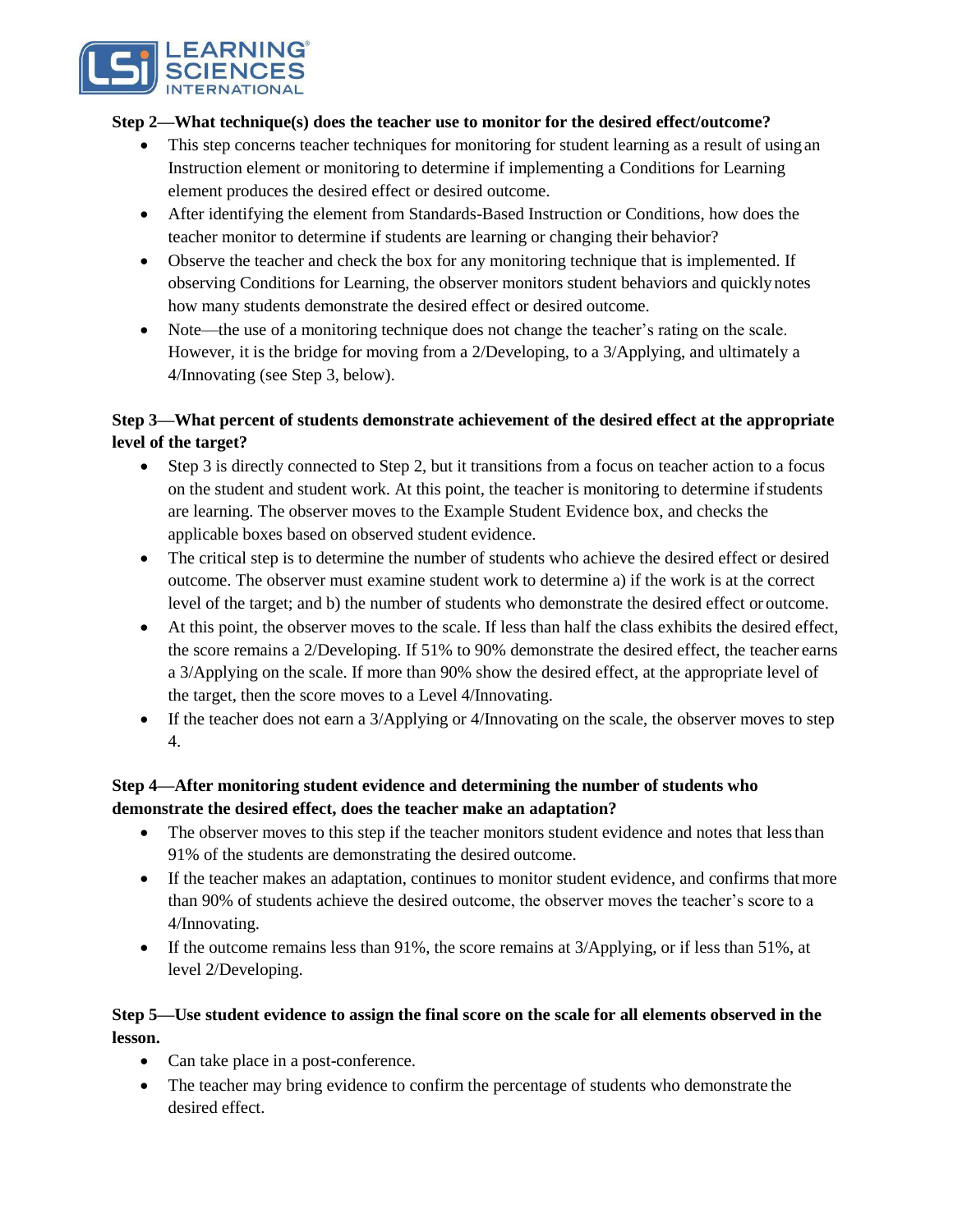



*Figure 5: Process Overview for Classroom Observation*

#### **Competency-Based Scoring**

As we have indicated, observers will plan to score all 23 elements during the course of the school year. This goal encourages teachers to practice and achieve competency in those instructional elements so critical to rigorous classrooms: helping students examine errors in reasoning, revise knowledge, and engage in cognitively complex tasks. Scoring all the elements encourages teachers to build expertise in areas where they need to grow. The Focused Teacher Evaluation Model not only measures current instructional practice, but helps teachers develop the practices they need to improve their teaching. Competency-based scoring allows school leaders to move away from traditional scoring models that simply average scores toward a scoring system that supports teachers to practice and master higher order strategies in rigorous classrooms and requires teachers to demonstrate a full range of instructional skills. Competency-based scoring provides teachers with the safety they need to deliberately practice and improve those skills incrementally. With this system, each element is a competency that teachers are expected to master. At the end of the year, observers average all the highest scores for the elements to achieve an overall proficiency score for the year. Thus if, in the course of four observations during a year, a teacher scores a 1, 2, 2, 4 in "Helping Students Examine Their Reasoning," the teacher would receive a score of 4 for that element, having achieved competency.

This system allows for feedback on any early low scores to be non-punitive and formative, as there is no averaging at the element level. Competency-based scoring encourages teachers to adopt a growth mindset. It is the scoring system we believe to be most fair and accurate for measuring individual teachers' competencies. Further, teachers will be able to access up-to-date, real-time data on the iObservation platform, so that every teacher knows precisely which of the 23 elements have been scored during the course of the year.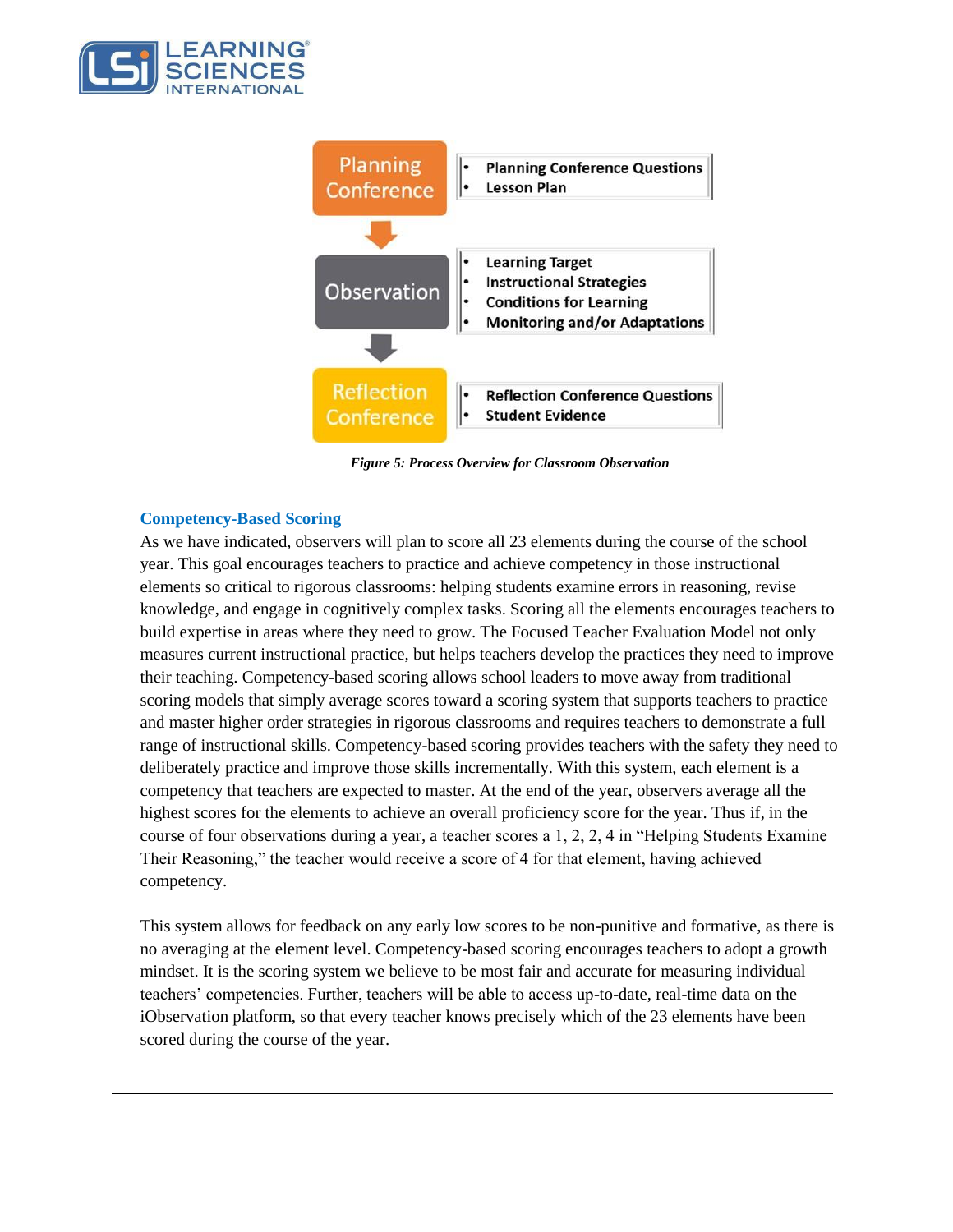

# **Description of Plan for Providing Evaluators and Observers with Training**

[Section 1249(3)(f)]

LSI specializes in deep implementation of continuous teacher growth systems, focusing on best practices to support teachers in improving their daily instruction. Our own internal research division, the Learning Sciences Marzano Center for Teacher and Leader Evaluation (Learning Sciences Marzano Center), conducts comprehensive research and develops next-generation teacher and leader evaluation tools and training focused on improving teacher effectiveness to raise student achievement.

Our partnership with internationally acclaimed educational researcher, Dr. Robert J. Marzano, gives Learning Sciences exclusive rights to train and support the evaluation models for teacher, non-classroom support personnel, school leader, and district leader. As such, Learning Sciences has partnered with many state departments of education to assist districts to redevelop their evaluation systems, provide technical assistance, certify rater accuracy and differentiated scoring, and research services to ensure validity and agreement of the measures. Learning Sciences also has full capability with evaluation software provided through iObservation.

#### **SERVICES DISTRICT LEADERS SCHOOL LEADERS CLASSROOM TEACHERS NON-CLASSROOM INSTRUCTIONAL PERSONNEL PREP REDEVELOPMENT** (District Committee formed from District Leadership) **FTEM 3 DAY PROGRESSION WITH ASSESSMENT DISTRICT LEADER EVALUATION MODEL 2018 UPDATE FOCUSED SCHOOL LEADER EVALUATION MODEL FTEM INTRODUCTION AND OVERVIEW FOR TEACHERS SIDE-BY-SIDE COACHING FOCUSED NON-CLASSROOM INSTRUCTIONAL SUPPORT PERSONNEL SAMPLE SUPPORT FTEM: SUPPORTING INTER-RATER AGREEMENT SIDE-BY-SIDE COACHING**  iOBSERVATION

# Implementation Overview – Marzano Evaluation Models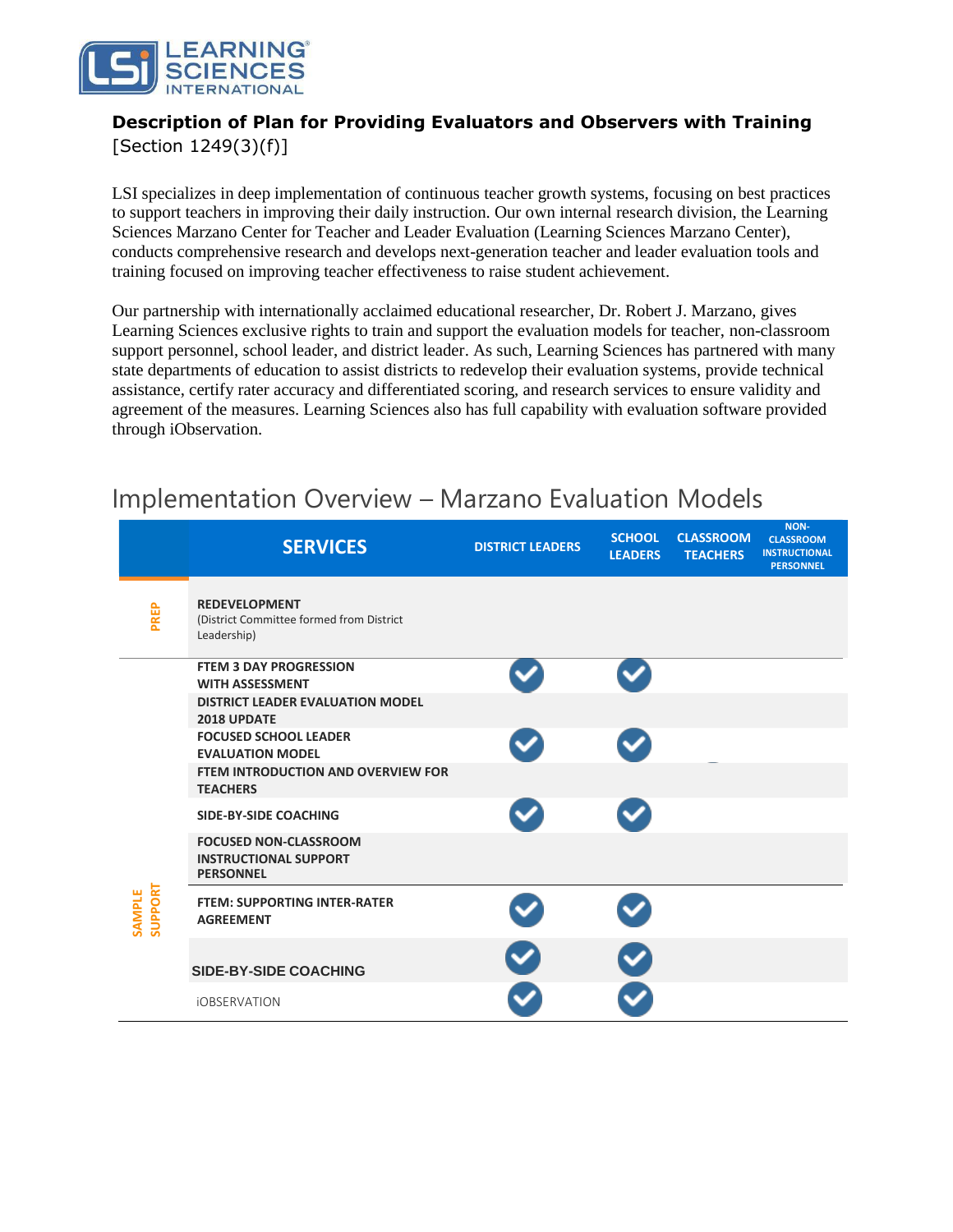

## **DISTRICT LEADER & CENTRAL OFFICE**

*Redevelopment: Policies & Procedures and Calculating & Weighting a Final Score*  LSI facilitates an onsite planning day, *Redevelopment: Policies & Procedures and Calculating & Weighting a Final Score*, to provide a road map for districts to make major decisions related to implementation of the four Focused Evaluation models, including Policies and Procedures, and Calculating and weighting a Final Score.

## **DISTRICT & SCHOOL LEADERS**

#### *3 Day FTEM Progression - Day 1: Introduction*

*Day 1: Introduction* focuses on an overview of the Marzano Focused Teacher Evaluation Model which includes a comprehensive, robust, and research-based description of teacher effectiveness that measures the impact of teachers using observation protocols, classroom artifacts, student work, and professional growth plans. It teaches district leaders, principals, and all staff who observe or support teachers to focus on the 23 high leverage teacher elements to measure effectiveness and guide a teacher from standardsbased planning, through selection and implementation of research based instructional strategies, to awareness of conditions for learning in the classroom and professional responsibilities.

#### *3 Day FTEM Progression - Day 2: Inter-Rater Agreement*

*Day 2: Inter-Rater Agreement* focuses on five critical conditions for building teacher expertise and learning the process for using protocols to observe classroom instruction. As part of that practice, participants will utilize the protocol to observe classroom videos and determine which strategies are being used.

#### *3 Day FTEM Progression- Day 3: Scoring and Deepening Calibration*

*Day 3: Scoring and Deepening Calibration* focuses on utilizing the 5-step process to accurately score teachers, including evaluating standards-based lesson plans, observing classroom instruction, and evaluating student evidence, as well as providing feedback using the scale.

#### *Side-by-Side Coaching*

LSI provides onsite *Side-by-Side Coaching* sessions where an LSI consultant facilitates a team of 1-5 administrators in the classroom observation and feedback process. The consultant and administrative team participate in a briefing to establish goals for the coaching session, followed by classroom visits. Observers share their observation data, learn ways to provide specific feedback to teachers, and brainstorm next steps in improving their practice as instructional leaders.

#### *FTEM: Supporting Inter-rater Agreement*

Observers will continue development of inter-rater agreement and feedback through repeated, facilitated video practice. The simple structure of viewing and rating video with an LSI expert and having follow-up conversation about ratings and feedback is designed to continue deepening inter-rater agreement.

#### *Marzano District Leader Evaluation Model Overview*

The *Marzano District Leader Evaluation Model* is based on the most current research into the relationship between school district culture and student achievement. The model is the only school district leader evaluation framework designed to correspond to both a teacher evaluation and school leader evaluation framework to maximize impact on raising student achievement. The model is also closely aligned with the Focused Non-Classroom Instructional Support Personnel Evaluation Model.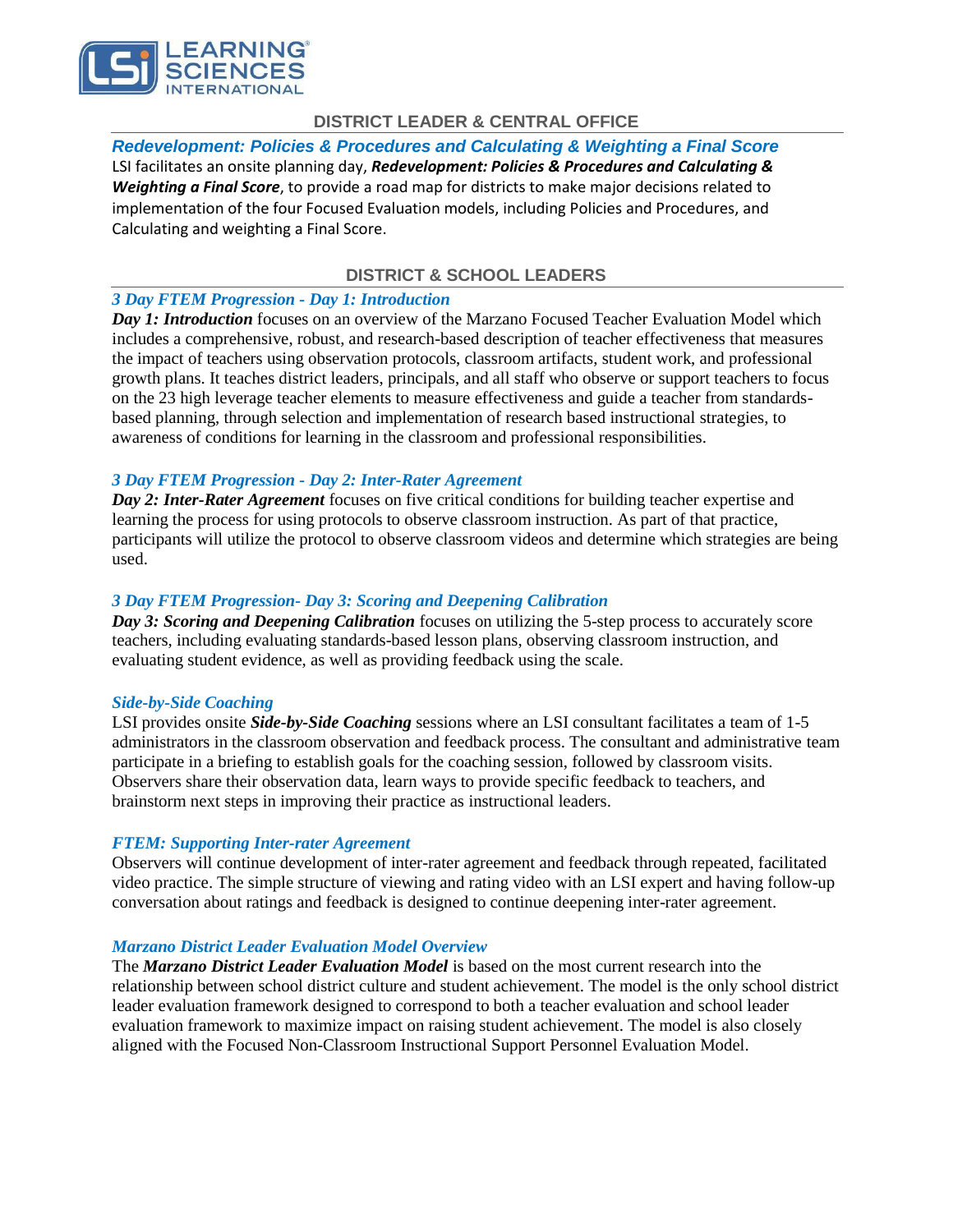

Like all Marzano evaluation models, the district leader evaluation model works on the web-based iObservation instructional and leadership improvement platform to help create a district-wide common language with a data-driven focus on instruction.

#### *Marzano Focused School Leader Evaluation Model Overview*

The *Marzano Focused School Leader Evaluation Model* is the only school leader evaluation framework designed to correspond to a teacher evaluation framework to maximize impact on raising student achievement. Like the Marzano Focused Teacher Evaluation Model, it works on the iObservation platform to create a common language with a focus on instruction within today's rigorous standards.

#### **TEACHERS**

#### *Marzano Focused Teacher Evaluation Model Introduction & Overview*

The *Marzano Focused Teacher Evaluation Model* focuses on an overview of the Marzano Focused Teacher Evaluation Model which includes a comprehensive, robust, and research-based description of teacher effectiveness that measures the impact of teachers using observation protocols, classroom artifacts, student work, and professional growth plans. It introduces the 23 high-leverage teacher elements to measure effectiveness and guide a teacher from standards-based planning, through selection and implementation of research-based instructional strategies, to awareness of conditions for learning in the classroom and professional responsibilities.

#### **SCHOOL LEADERS & NON INSTRUCTIONAL SUPPORTPERSONNEL**

#### *Marzano Focused Non-Classroom Instructional Support Personnel Evaluation Model Introduction & Overview*

The *Marzano Focused Non-Classroom Instructional Support Personnel Evaluation Model* is designed for staff members who support instruction at the school or district level, but who do not have day-to-day teaching schedules with specific groups of students, such as guidance counselors, psychologists, therapists, media specialists, and other district personnel required to hold a teacher certificate, and/or technology teachers. The Focused Non-Classroom Instructional Support Personnel Model promotes the use of focused goals and specific behaviors correlated with increased student achievement. It serves as a valuable part of our comprehensive approach to evaluation, as it is compatible with other Marzano evaluation models. Districts will be able to determine which personnel should be evaluated with this model and how to evaluate them.

## **Developing Performance Improvement Plans** [Section 1249(3)(e)]

One critical aspect of developing expertise, whether you're a beginning teacher or experienced teacher, is deliberate practice. Continual professional learning is necessary in order to meet the demands of new rigorous standards and to prepare our students for the 21st Century. All teachers are expected to continuously learn and develop during their professional careers. Deliberate practice is specifically designed and intended to improve individual practice.

During the Redevelopment session, participants consider if additional metrics will be used as part of a teacher's final evaluation (e.g. Deliberate Practice, District benchmarks, Peer Input, etc), Deliberate practice is a way for teachers to grow their expertise through a series of planned activities, reflection, and collaboration. It involves a set of practices based on a model of effective teaching:

- Setting growth goals
- Engaging in a focused practice